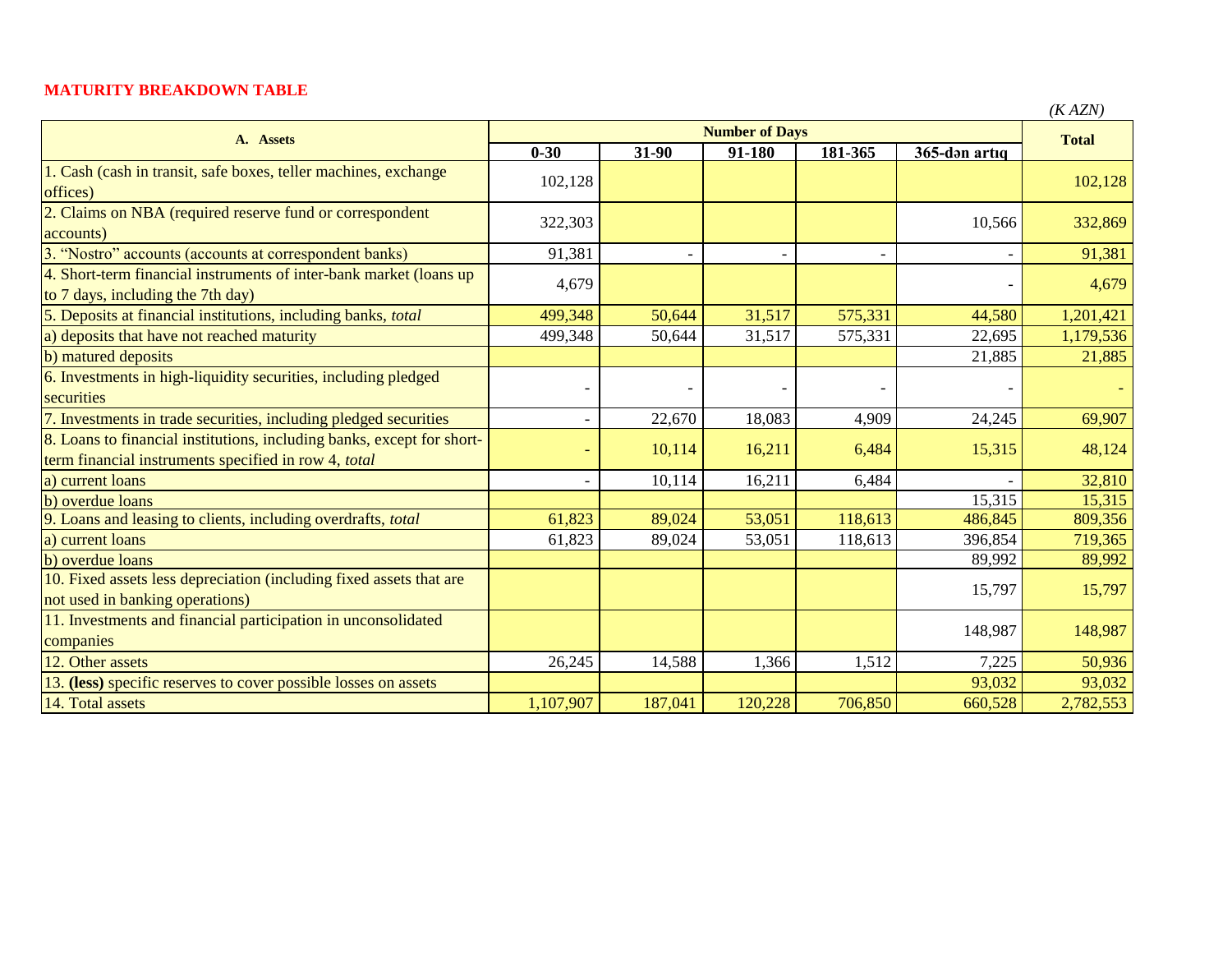## **MATURITY BREAKDOWN TABLE (cont'd)**

| <b>B. Liabilities and Capital</b>                                                                                          | <b>Number of Days</b> |         |        |         |             | $($ $\Lambda$ $ALIV$ $)$<br><b>Total</b> |
|----------------------------------------------------------------------------------------------------------------------------|-----------------------|---------|--------|---------|-------------|------------------------------------------|
|                                                                                                                            | $0 - 30$              | 31-90   | 91-180 | 181-365 | 365-dən çox |                                          |
| 1. Deposits of clients, except for deposits of banks and other<br>financial institutions                                   | 1,624,587             | 21,965  | 36,227 | 105,614 | 164,620     | 1,953,013                                |
| a) call deposits (legal entities and individuals)                                                                          | 1,421,348             |         |        |         |             | 1,421,348                                |
| b) time deposits which have not reached maturity (legal entities and<br>individuals)                                       | 203,238               | 21,965  | 36,227 | 105,614 | 164,620     | 531,665                                  |
| c) matured time deposits (legal entities and individuals)                                                                  |                       |         |        |         |             |                                          |
| 2. Loans of the NBA                                                                                                        |                       |         |        | 20,000  | 3,000       | 23,000                                   |
| 3. "Loro" accounts (correspondent accounts of banks)                                                                       | 15,724                |         |        |         |             | 15,724                                   |
| 4. Short-term financial instruments of inter-bank market (loans up<br>to 7 days, including the 7th day)                    |                       |         |        |         |             |                                          |
| 5. Deposits of banks and financial institutions                                                                            | 17,211                | 106,106 | 4,000  | 39,296  | 72,891      | 239,504                                  |
| 6. Loans borrowed from banks (for a period of more than 7 days)                                                            | 21,804                | 38,944  |        |         |             | 60,747                                   |
| 7. Loans borrowed from other financial institutions, including<br>international organizations                              | 125                   | 1,126   | 1,304  | 4,166   | 90,972      | 97,693                                   |
| 8. Loans and deposits of central and municipal government bodies                                                           |                       |         |        |         |             |                                          |
| 9. Mortgage loans borrowed by bank for its own purposes                                                                    |                       |         |        |         |             |                                          |
| 10. Subordinated debts and other debt instruments of this type that<br>are issued by bank, including preferred time stocks |                       |         |        |         |             |                                          |
| 11. Other liabilities                                                                                                      | 19,518                | 1,233   | 573    | 1,103   | 1,840       | 24,266                                   |
| 12. Capital                                                                                                                |                       |         |        |         | 368,606     | 368,606                                  |
| 13. Total liabilities (liabilities plus capital)                                                                           | 1,698,968             | 169,374 | 42,103 | 170,179 | 701,929     | 2,782,553                                |
| 14. Net amount of financial assets (liabilities) for each period<br>(row 14 in Table IV-A less row 13 in Table IV-B)       | (591,061)             | 17,667  | 78,125 | 536,671 | (41, 401)   |                                          |

*(K AZN)*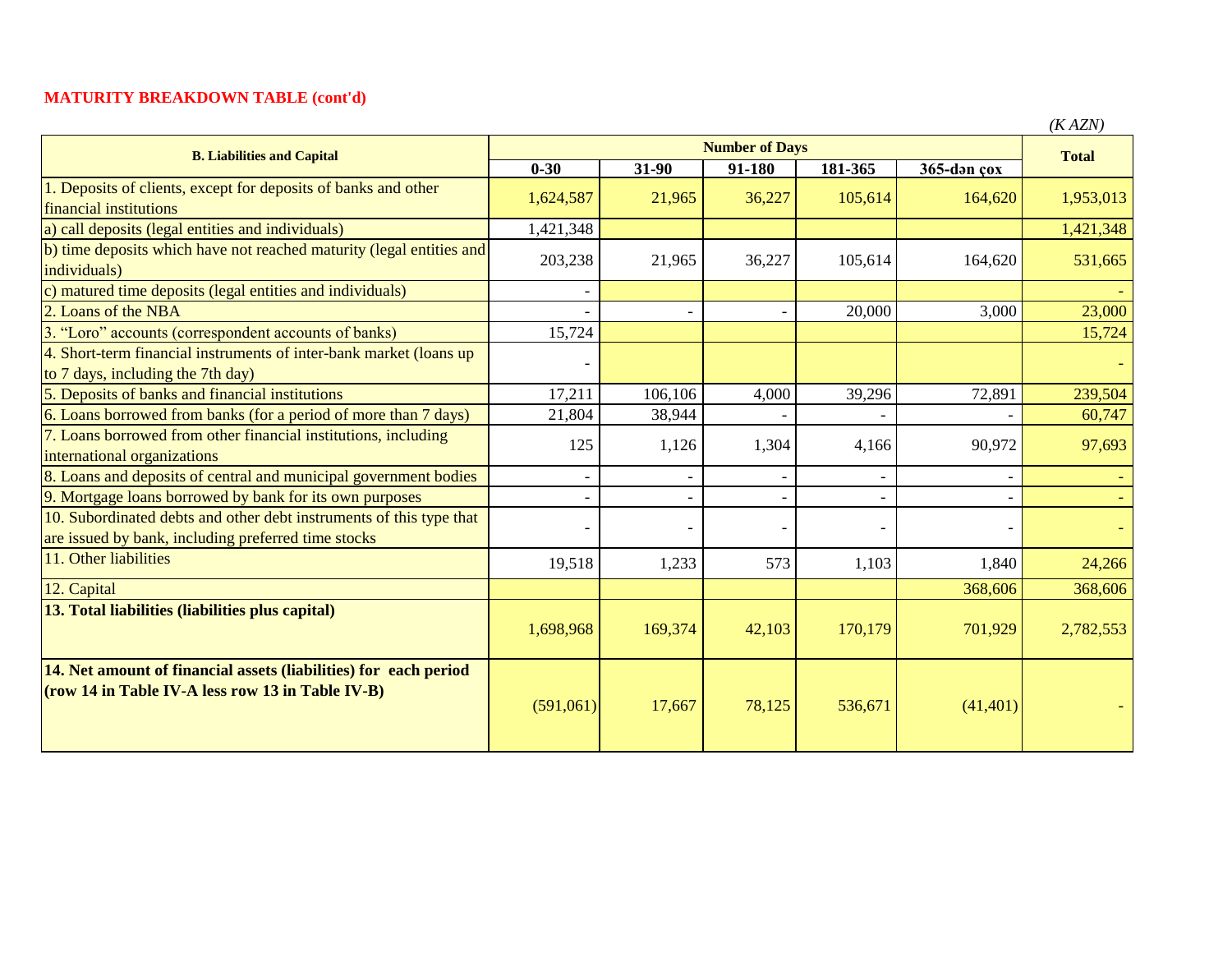## **MATURITY BREAKDOWN TABLE (cont'd)**

| <b>C. Off-Balance-Sheet Liabilities</b>                                   | <b>Number of Days</b> |                          |           |         |               | <b>Total</b> |
|---------------------------------------------------------------------------|-----------------------|--------------------------|-----------|---------|---------------|--------------|
|                                                                           | $0 - 30$              | 31-90                    | 91-180    | 181-365 | 365-dən artıq |              |
| Guarantees and liabilities of this type, total                            | 6,870                 | 3,520                    | 33,276    | 54,598  | 38,118        | 136,383      |
| 2. Loan instruments, including liabilities on purchase of assets,         |                       |                          |           |         |               |              |
| except for liabilities on purchase of foreign currency and securities,    | 41,028                |                          |           |         |               | 41,028       |
| total                                                                     |                       |                          |           |         |               |              |
| 3. Letters of credit, total                                               | 1,448                 | 7,816                    | 337       | 3,272   |               | 12,873       |
| 4. Forward and futures contracts, and other liabilities of this type,     | 15,310                | 59                       | 137,742   | 176,113 | 2,996         | 332,221      |
| total                                                                     |                       |                          |           |         |               |              |
| 5. Other off-balance-sheet liabilities                                    |                       |                          |           |         | 51,125        | 51,125       |
| <b>6.</b> Total off-balance-sheet liabilities (rows $1 + 2 + 3 + 4 + 5$ ) | 64,656                | 11,395                   | 171,355   | 233,983 | 92,240        | 573,630      |
| 7. Net amount of financial assets (liabilities) for each period:          |                       |                          |           |         |               |              |
| row 14, Table IV-B less off-balance-sheet liabilities (row 6,             | (655,718)             | 6,272                    | (93,231)  | 302,688 | (133, 641)    | (573, 630)   |
| <b>Table IV-V)</b>                                                        |                       |                          |           |         |               |              |
| 7.1. (less) blocked accounts, total                                       | 10,566                |                          |           |         |               | 10,566       |
| 7.1.1. Reserve accounts at NBA within required norm (row 2,               |                       |                          |           |         |               |              |
| column 6, Table IV-A)                                                     | 10,566                |                          |           |         |               | 10,566       |
| 7.1.2. Correspondent accounts (row 3, Table IV-A)                         |                       | $\overline{\phantom{a}}$ |           |         |               |              |
| 7.2. (less) Pledged securities (rows 6 and 7, Table IV-A)                 |                       |                          |           |         |               |              |
| <b>8. Cumulative total (rows 7 – <math>(7.1 + 7.2)</math>)</b>            | (666, 284)            | 6,272                    | (93, 231) | 302,688 | (133, 641)    | (584, 196)   |
| 9. Average daily balance of liquid assets as of the last month of         | 580,226               |                          |           |         |               | 580,226      |
| reporting period (Annex 3, Liquidity Management Guidelines)               |                       |                          |           |         |               |              |
| 10. Average daily balance of liabilities as of the last month of          | 687,884               |                          |           |         |               | 687,884      |
| reporting period (Annex 4, Liquidity Management Guidelines)               |                       |                          |           |         |               |              |
| 11. Quick liquidity ratio                                                 | 84                    | $\equiv$                 |           |         |               | 84           |